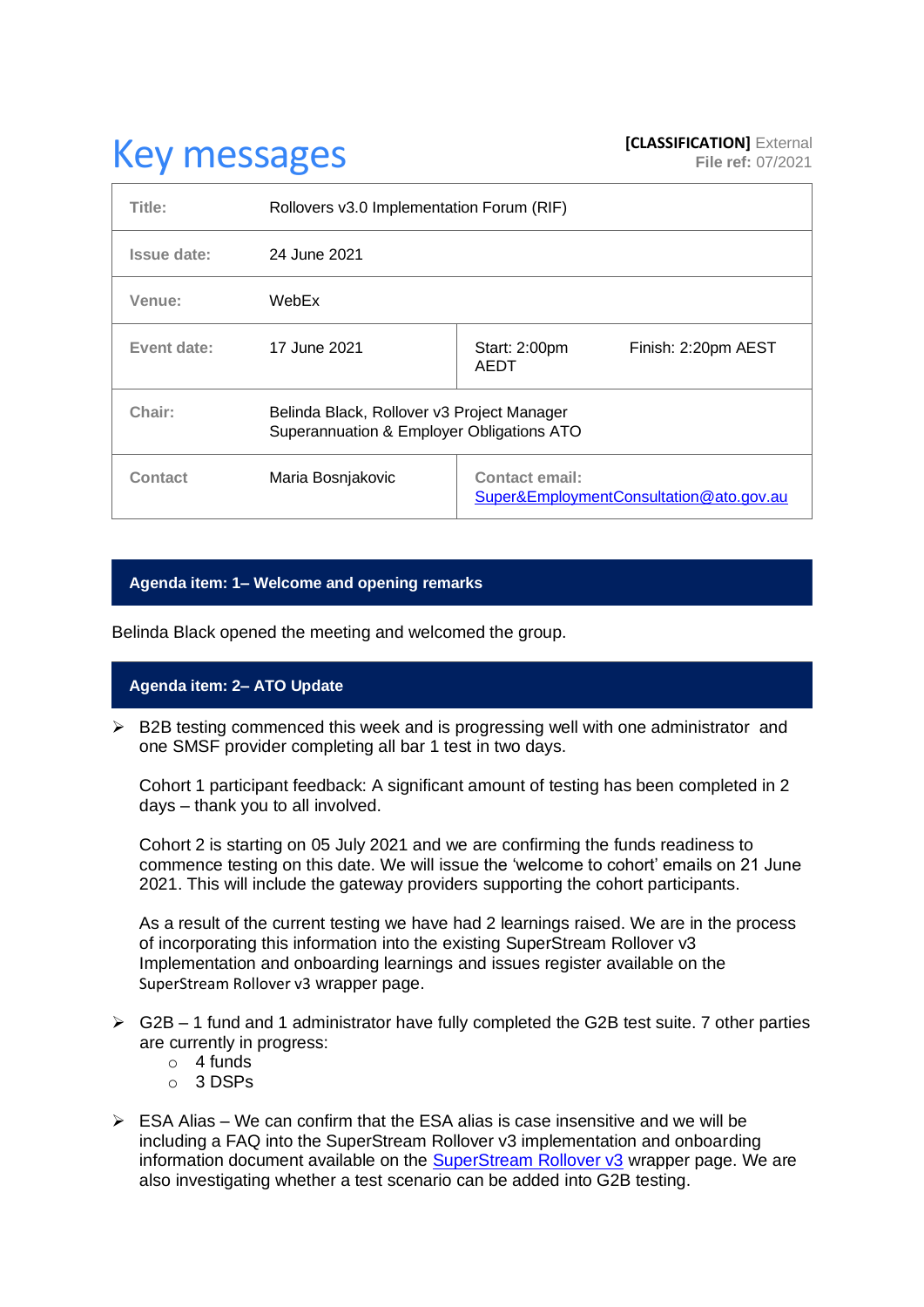- $\triangleright$  An issue was raised where schematron was incorrectly triggering validation errors on unclaimeded.superannuationmoney.date field on rollover transaction requests. The schematron has now been updated to remove this validation, and available to download on the software developers Rollovers v3 website.
- ➢ POST MEETING Member verification system UPDATE:

As discussed in our previous RIF meeting on 9 June 2021, you will still have access to the Business Portal to utilise the SMSF member verification system until late September 2021. We would like to notify the group that further information is now available on ato.gov.au under [Changes to the member verification service.](https://www.ato.gov.au/Super/APRA-regulated-funds/In-detail/News/Changes-to-the-member-verification-service/)

#### **Agenda item: 3– Industry update and questions**

#### No updates

## **Agenda item: 4– Issues register**

You can access the latest version of the SuperStream Rollover v3 Implementation and onboarding learnings and issues register on the [SuperStream Rollover v3](https://www.ato.gov.au/Super/Sup/SuperStream-Rollover-v3/) wrapper page.

### **Agenda item: 5– Lessons learned**

- $\triangleright$  A member's SMSF ABN and name are required fields when testing B2B messages with SMSF provider. Using ABNs which are not registered but meet the ABN algorithm test may result in some messages failing. Funds are to use the dummy test data developed and provided by industry for testing. Where funds encounter this issue, they are to consult with their SMSF provider testing partner to resolve. This may include using a registered SMSF ABN and name. This learning is recorded as #23 in the SuperStream Rollover v3 Implementation and onboarding learnings and issues register.
- ➢ Using SMSF bank account names which include certain symbols will cause your message to be rejected by the SMSF verification service (SVS) in EVTE. The only acceptable symbols in SMSF bank account name field for the SVS are as follows: 0-9 az A-Z . ()  $\{$  ' | -  $\$   $\#$  \* & Funds should only use SMSF bank account names which contain the above symbols when conducting B2B testing. This learning is recorded as #24 in SuperStream Rollover v3 Implementation and onboarding learnings and issues register.